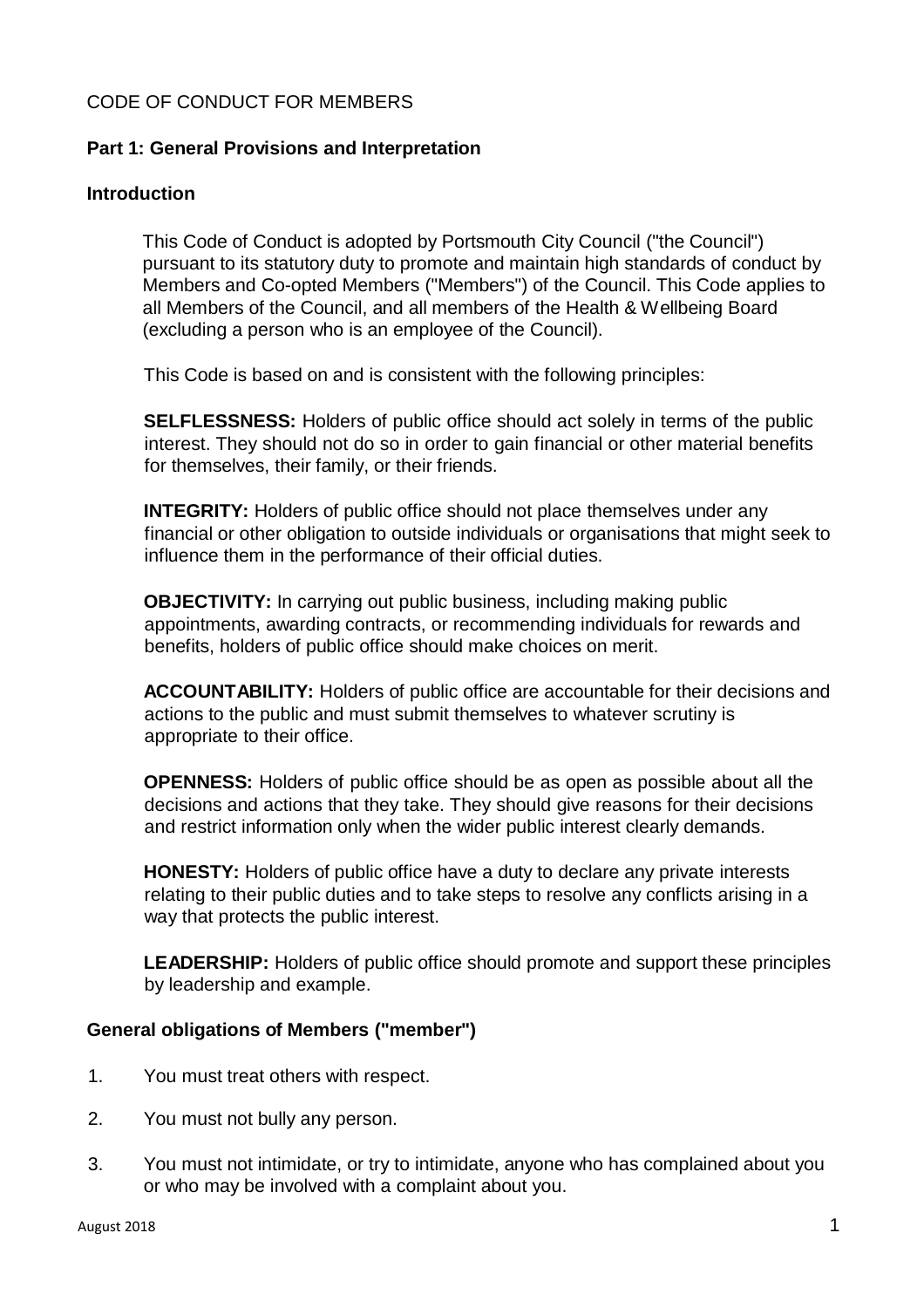- 4. You must not do anything which compromises the impartiality of the Authority's officers.
- 5. You must not disclose confidential information (other than in very limited circumstances permitted by law, and following consultation with the Authority's Monitoring Officer).
- 6. You must not prevent a person from gaining access to information to which they are entitled.
- 7. You must not conduct yourself in a manner which could reasonably be regarded as bringing your office or Authority into disrepute.
- 8. You must not use or attempt to use your position as a member improperly to confer on or secure for yourself or any other person an advantage or disadvantage.
- 9. You must, when using or authorising the use by others of the resources of the Authority, act in accordance with the Authority's reasonable requirements, and ensure that the resources are not used improperly for political purposes.
- 10. When reaching decisions, you must have regard to relevant advice from the Authority's officers, and give reasons for decisions.
- 11. You must have regard to any applicable Local Authority Code of Publicity made under the Local Government Act 1986 or otherwise<sup>1</sup>.
- 12. You should not lobby other members where you have a disclosable pecuniary interest in a matter.

### **2. Scope**

This Code applies to all Members of the Council when acting in their official capacity, or when giving the impression that they are acting as a representative of the Council.

Where a Member is a member of more than one local authority, but acting on behalf of the Council, such Member is, for the avoidance of doubt, bound by this Code of Conduct.

<sup>1</sup> "Code of recommended practice in local authority publicity" issued under Section 2 and 4 of the Local Government Act 1986. From 30th March 2014 the Secretary of State has power to require specified local authorities to comply with the Code.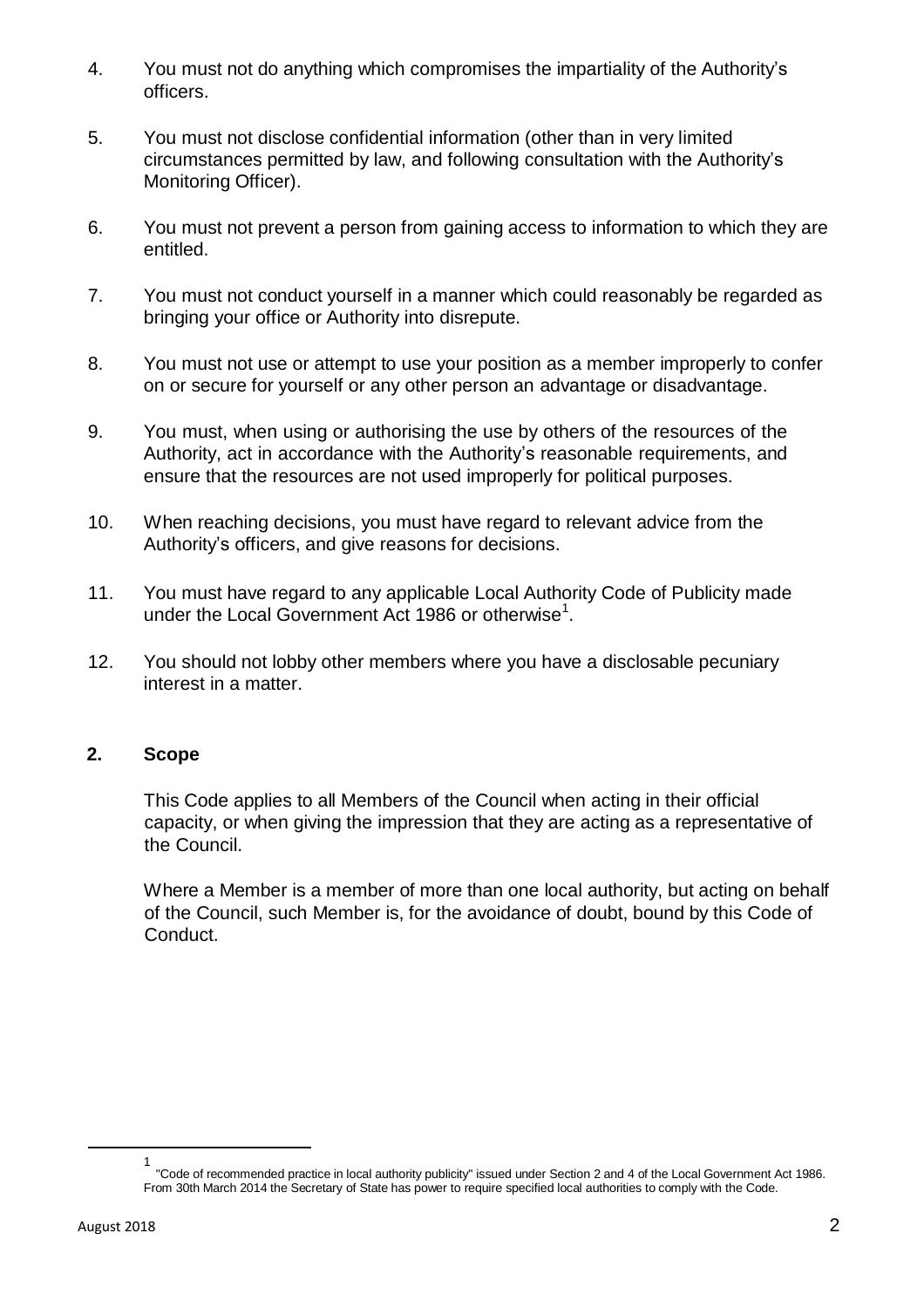## **Part 2: Disclosable Pecuniary Interests ("DPI")**

#### **1. Introduction**

A DPI is an interest falling within the Schedule set out at Paragraph 3 below of:

- 1.1 Yourself; or
- 1.2 Your spouse or civil partner, or someone you are living with as if you were husband and wife or civil partners, where you are aware that that other person has the interest.

#### **2. Interpretation**

In the Schedule set out at Paragraph 3 below, the following words or expressions mean as follows:

- 2.1 'the Act' means the Localism Act 2011;
- 2.2 'body in which the relevant person has a beneficial interest' means a firm in which the relevant person is a partner or a body corporate of which the relevant person is a director, or in the securities of which the relevant person has a beneficial interest;
- 2.3 'director' includes a member of the committee of management of an industrial and provident society;
- 2.4 'land' excludes an easement, servitude, interest or right in or over land which does not carry with it a right for the relevant person (alone or jointly with another) to occupy the land or to receive income;
- 2.5 'member' includes a co-opted member;
- 2.6 'relevant authority' means Portsmouth City Council of which the councillor is a member;
- 2.7 'relevant period' means the period of 12 months ending with the day on which the councillor gives a notification for the purposes of Section 30(1) or Section 31(7), as the case may be, of the Act;
- 2.8 'securities' means shares, debentures, debenture stock, loan stock, bonds, units of a collective investment scheme within the meaning of the Financial Services and Markets Act 2001 and other securities of any description, other than money deposited with a building society.

#### **3. DPI Schedule**

**Subject Prescribed description**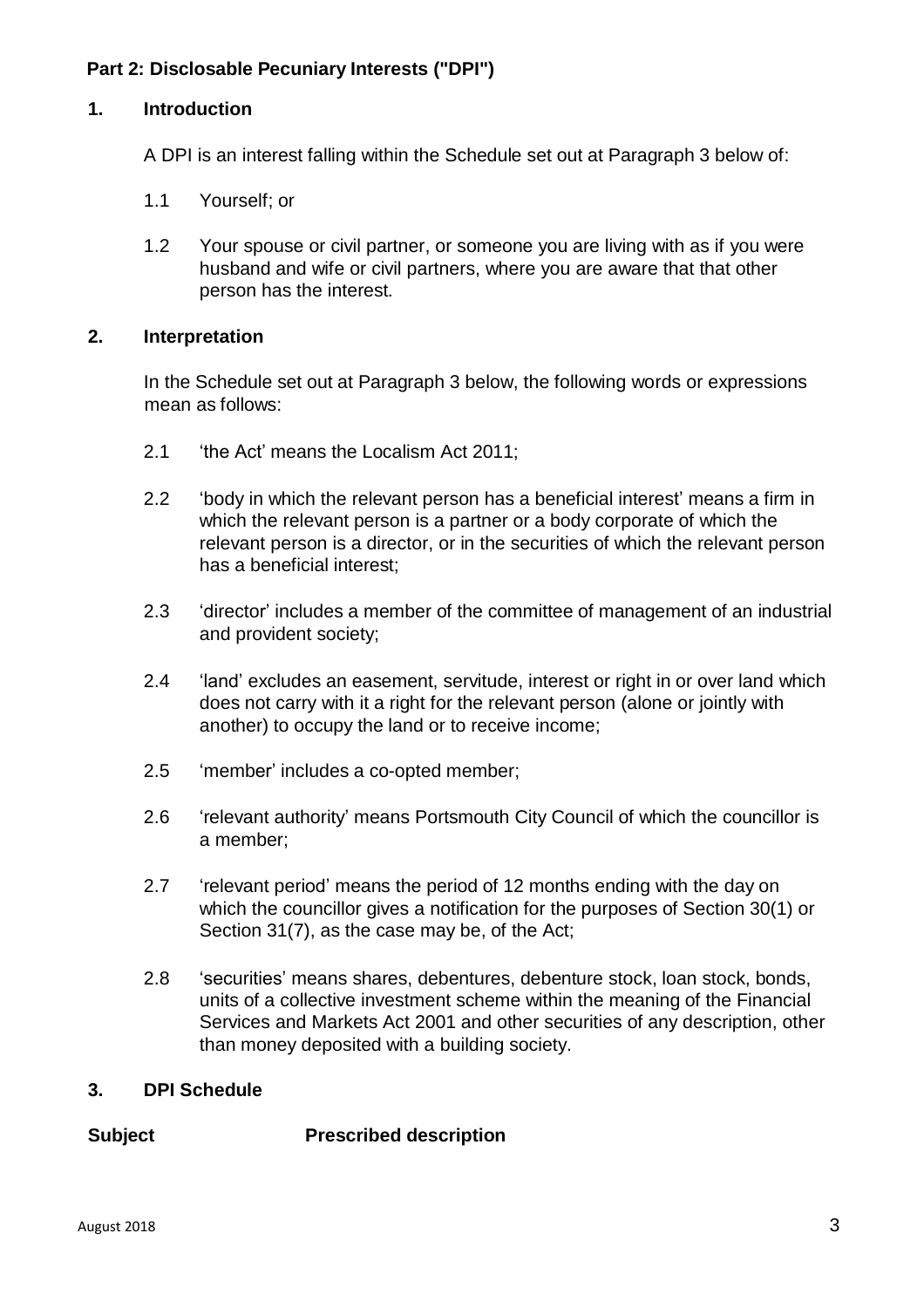| profession or vocation | Employment, office, trade, Any employment, office, trade, profession or vocation<br>carried on for profit or gain.                                                                                                                                                                                                                                                                                                                                                                                                                                                                                                             |
|------------------------|--------------------------------------------------------------------------------------------------------------------------------------------------------------------------------------------------------------------------------------------------------------------------------------------------------------------------------------------------------------------------------------------------------------------------------------------------------------------------------------------------------------------------------------------------------------------------------------------------------------------------------|
| Sponsorship            | Any payment or provision of any other financial benefit<br>(other than from the relevant authority) made or<br>provided within the relevant period in respect of any<br>expenses incurred by the councillor in carrying out<br>duties as a Member, or towards the election expenses<br>of the councillor.                                                                                                                                                                                                                                                                                                                      |
|                        | This includes any payment or financial benefit from a<br>trade union within the meaning of the Trade Union and<br>Labour Relations (Consolidation) Act 1992(2).                                                                                                                                                                                                                                                                                                                                                                                                                                                                |
| Contracts              | Any contract which is made between the relevant person<br>(or a body in which the relevant person has a beneficial<br>interest) and the relevant authority:<br>under which goods or services are to be provided<br>(a)<br>or works are to be executed; and<br>which has not been fully discharged.<br>(b)                                                                                                                                                                                                                                                                                                                      |
| Land                   | Any beneficial interest in land which is within the area of<br>the relevant authority.                                                                                                                                                                                                                                                                                                                                                                                                                                                                                                                                         |
| Licences               | Any licence (alone or jointly with others) to occupy land in<br>the area of the relevant authority for a month or longer.                                                                                                                                                                                                                                                                                                                                                                                                                                                                                                      |
| Corporate tenancies    | Any tenancy where (to the councillor's knowledge):<br>the landlord is the relevant authority; and<br>(a)<br>the tenant is a body in which the relevant person<br>(b)<br>has a beneficial interest.                                                                                                                                                                                                                                                                                                                                                                                                                             |
| <b>Securities</b>      | Any beneficial interest in securities of a body where:<br>(a) that body (to the councillor's knowledge) has a place<br>of business or land in the area of the relevant authority;<br>and (b) either:<br>the total nominal value of the securities<br>(i)<br>exceeds £25,000 or one hundredth of the total<br>issued share capital of that body; or<br>if the share capital of that body is of more<br>(ii)<br>than one class, the total nominal value of the<br>shares of any one class in which the<br>relevant person has a beneficial interest<br>exceeds one hundredth of the total issued<br>share capital of that class. |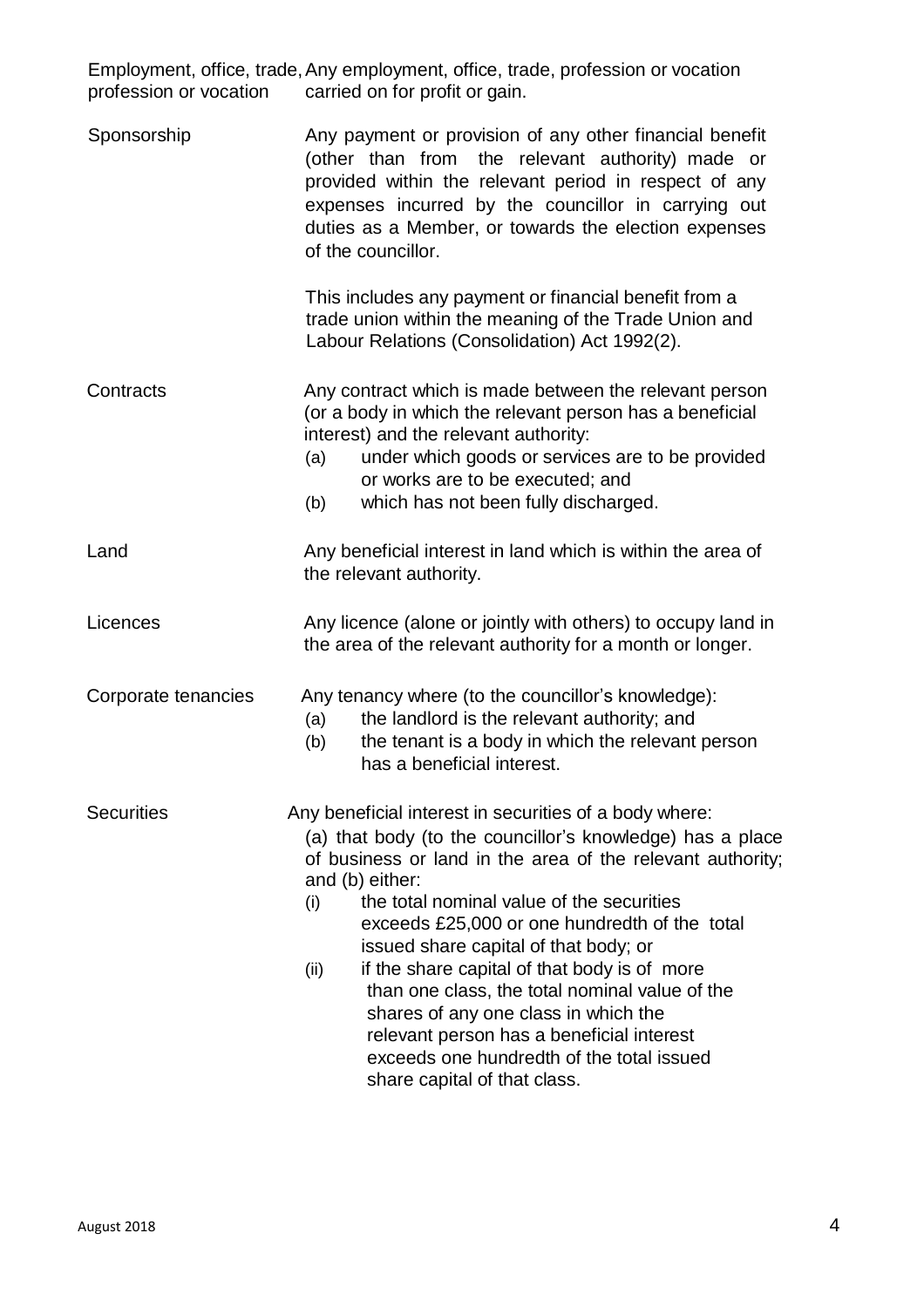## **Part 3: Registration and Disclosure of Disclosable Pecuniary Interests ("DPI")**

- 1. Obligations
	- 1.1 You must, within 28 days of taking office as a Member of the Council, supply the Council's Monitoring Officer with details of any DPI as set out at Part 3 of this Code.
	- 1.2 You must also, within 28 days of becoming aware of any new DPI notify Portsmouth City Council's Monitoring Officer of any change.
	- 1.3 If you have an interest included on the Register of Members' Interests, you must disclose this interest at any meeting of the Council, its Committees or the Cabinet at which you are present and participating in the business. Where an interest is a 'sensitive interest'<sup>2</sup> you need only disclose the fact that you have a DPI in the matter being considered and do not need to disclose details of the interest itself.
	- 1.4 If you have not yet registered a DPI, then you must also disclose the interest to any meeting of Portsmouth City Council, its Committees or the Cabinet at which you are present where you have such a DPI in any matter being considered.
	- 1.5 Unless a dispensation has been granted, you may not participate in any meeting where that DPI is required to be disclosed (this would include making a deputation), discussed, voted on, or discharge any function related to any matter in which you have a DPI and must withdraw from the room where the meeting considering the business is being held, unless a dispensation has been granted by the Council's City Solicitor. If acting as a single Cabinet member you may not take any further steps in relation to the matter other than for the purpose of arranging for the matter to be dealt with otherwise than by yourself. Nor may you make a deputation at the meeting.

### **Part 4**

## **4. Personal interests**

 $2$  A 'sensitive interest' is described in the Localism Act 2011 as a member or co-opted member of an authority having an interest (disclosable pecuniary interest or otherwise), and the nature of the interest being such that the member or coopted member, and the authority's monitoring officer, consider that disclosure of the details of the interest could lead to the member or co-opted member, or a person connected with the member or co-opted member, being subject to violence or intimidation.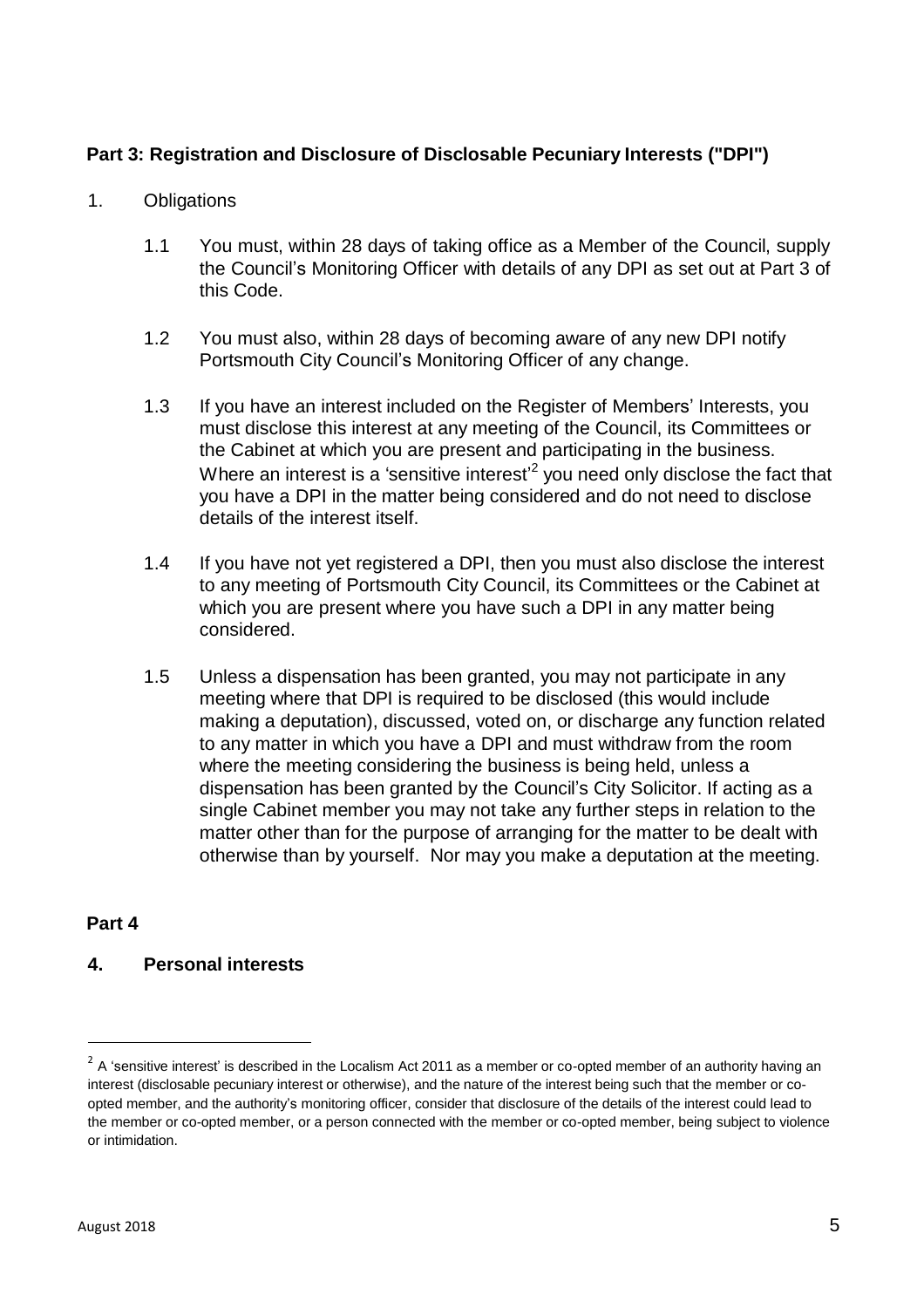<span id="page-5-3"></span><span id="page-5-2"></span>4.1 You have a personal interest in the business of the Council when it relates to or is likely to affect:

> a any body of which you are a member or in a position of general control or management, and to which you are appointed or nominated by the Council.

- b any body:
	- i exercising functions of a public nature;
	- ii directed to charitable purposes; or

iii one of whose principal purposes includes the influence of public opinion or policy (including any political party or trade union);

of which you are a member or in a position of general control or management

c any employment or business carried on by you other than for profit or gain;

d any person or body who employs you, or who has appointed you, other than for profit or gain;

e the interests of any person from whom you have received a gift or hospitality with an estimated value of at least £50 in the last three years;

- <span id="page-5-1"></span>4.2 You also have a personal interest in the business of the Council when a decision in relation to that business might reasonably be regarded as affecting your well-being or financial position, or the well-being or financial position of a relevant person (as defined at paragraph [4.3](#page-5-0) below), to a greater extent than the majority of other council tax payers, ratepayers or inhabitants of the electoral ward within the administrative area of the Council affected by the decision;
- <span id="page-5-0"></span>4.3 In Paragraph [4.2,](#page-5-1) a "relevant person" is:

a your spouse or civil partner, or someone you are living with as if you were husband and wife or civil partners, where you are aware that that other person has the interest; or

b another member of your family, or any person with whom you have a close association, where you are aware that that other person has the interest; or

c any person or body who employs or has appointed such persons, any firm in which they are a partner, or any company of which they are directors; or

d any person or body in whom to the Member's knowledge such persons have a beneficial interest in a class of securities exceeding the nominal value of £25,000: or

e any body of a type described in paragraph [4.1a](#page-5-2) or [4.1b](#page-5-3) above.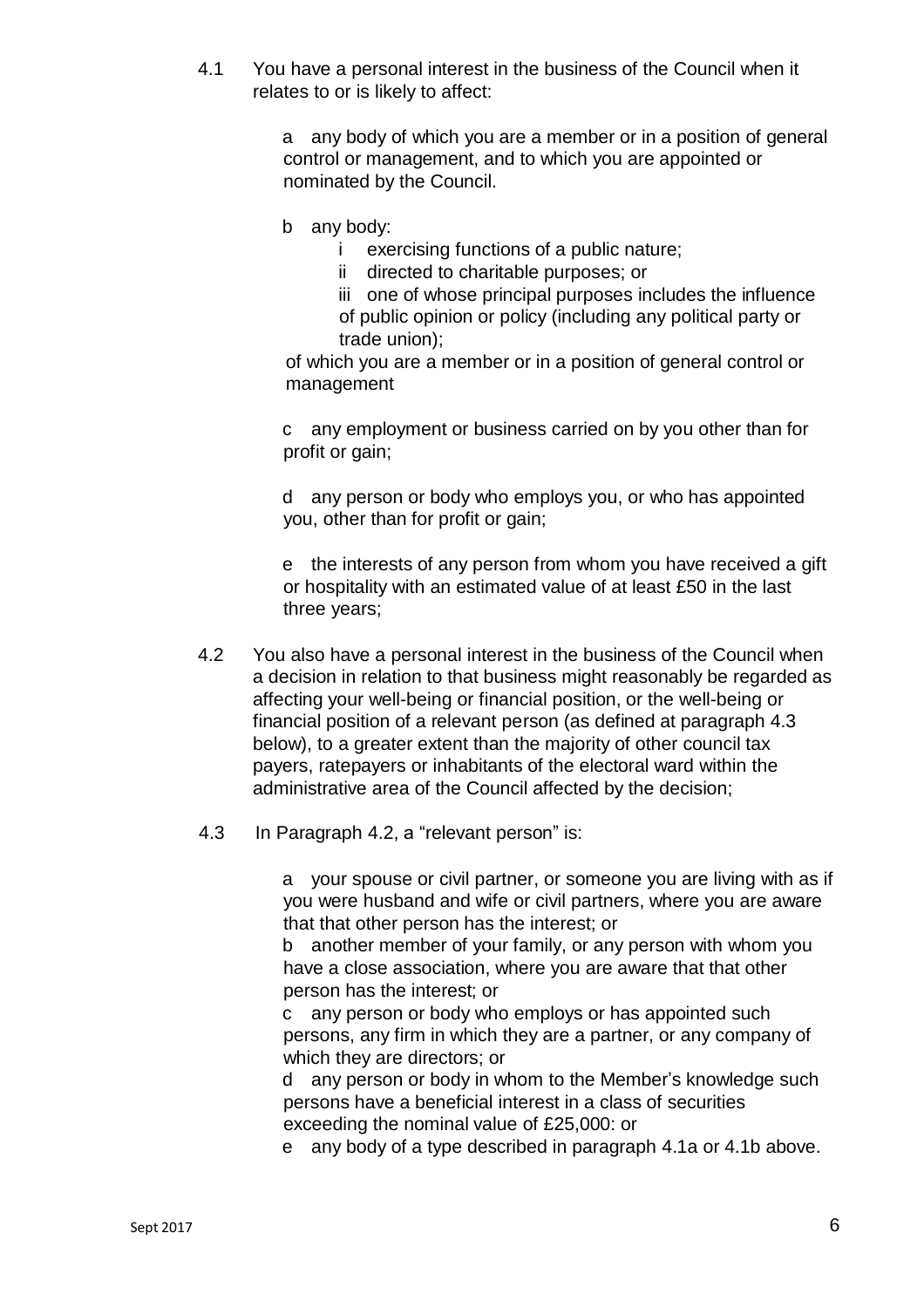## **Part 5**

## **5. Disclosure of Personal Interests**

- 5.1 Subject to paragraphs 5.2 to 5.3 below, where you have a personal interest in any business of the Council you must disclose this interest at any meeting of the Council, its Cabinet or Committees (including joint committees and sub-committees) at which you are present. Such interest should be disclosed at the commencement of consideration of the business or when the interest becomes apparent.
- 5.2 The requirement to declare a personal interest only applies where you are aware or ought reasonably to be aware of the existence of the personal interest.
- 5.3 Where you have a personal interest in any business of the Council and you have made an executive decision in relation to that business, you must ensure that any written statement of that decision (portfolio holder decision notice) records the existence and nature of that interest.

### **Part 6**

## <span id="page-6-1"></span>**6. Prejudicial Interests**

## 6.1 **Definition of Prejudicial Interest.**

Subject to paragraph [6.2](#page-6-0) below, where you have a personal interest in any business of the Council, you also have a prejudicial interest in that business when the interest is one which a member of the public with knowledge of the relevant facts would reasonably regard as so significant that it is likely to prejudice your judgement of the public interest.

### <span id="page-6-0"></span>6.2 **Limitation on extent of prejudicial interests**

You do not have a prejudicial interest in any business of the Council where that business-:

- a does not affect your financial position, or the financial position of a body or relevant person as described in Part 4 of this Code; or
- b does not relate to the determining of any approval, consent, licence, permission or registration in relation to you or a body or relevant person as described in Part 4 of this Code; or
- c relates to the functions of the Council in respect of:
	- i housing, where you are a tenant of the Council provided that those functions do not relate particularly to your tenancy or lease;